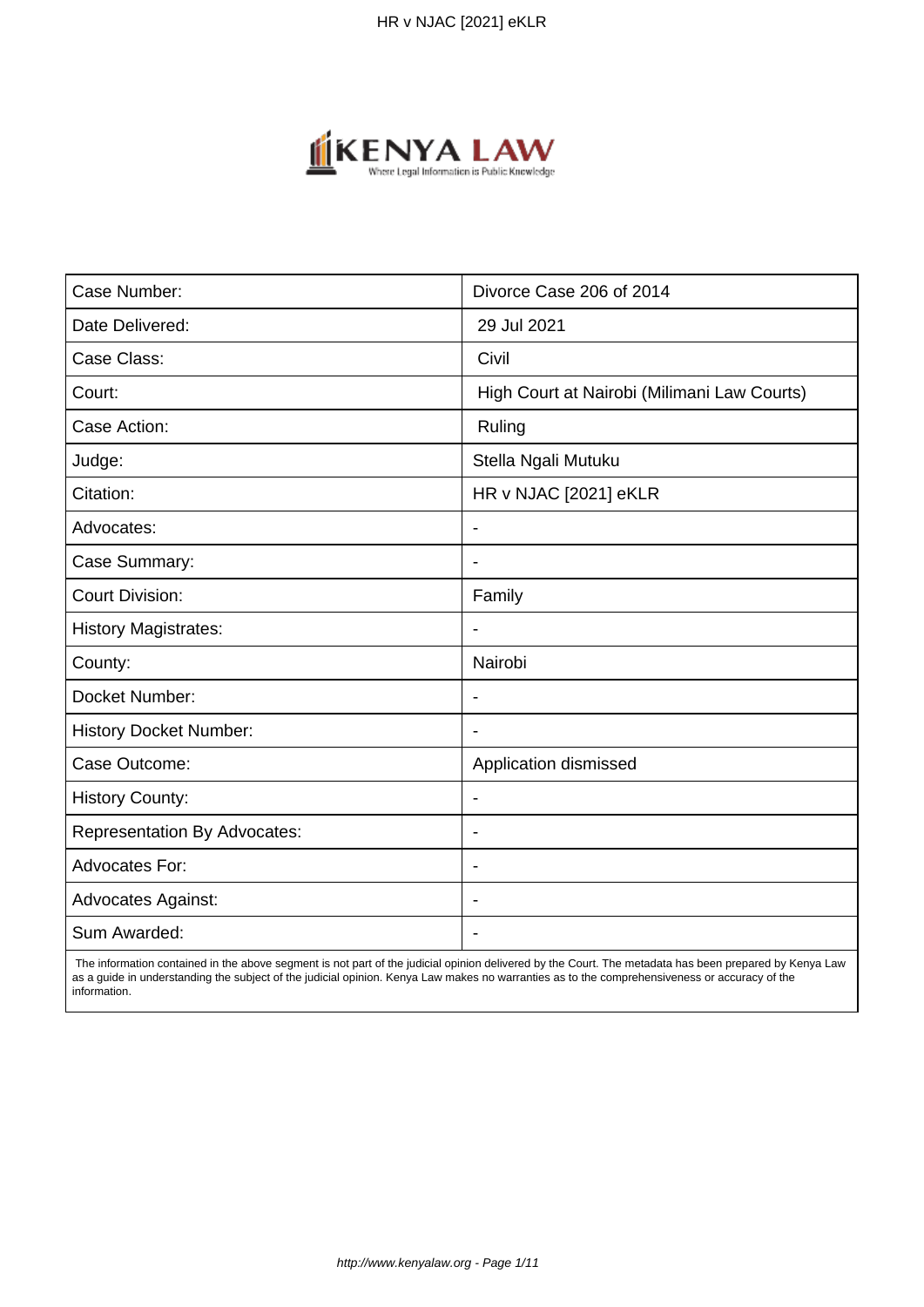## **REPUBLIC OF KENYA**

## **IN THE HIGH COURT OF KENYA AT NAIROBI**

### **FAMILY DIVISION**

### **DIVORCE CASE NO 206 OF 2014**

**HR ...................................................................................................PETITIONER/RESPONDENT**

## **VERSUS**

**NJAC .............................................................................................. RESPONDENT/APPLICANT**

## **RULING**

### **The Applicant's Case**

NJAC, the Applicant, has brought this application by way of Chamber Summons under Certificate of Urgency dated  $27<sup>th</sup>$  February 2020, seeking the following orders:

*1. This matter be certified urgent and heard ex parte in the first instance.*

*2. The Respondent herein be restrained from removing the children namely DR and DR from the Applicant's care and control without the applicants written consent and or leave of the court pending hearing and determination of this application*

*3. The Respondent herein be restrained from removing the children namely DR and DR from the Applicant's care and control without the applicant's written consent and or leave of the court.*

*4. The Respondent herein be restrained from removing the children namely DR and DR from Kenya without the Applicant's written consent and or leave of the court pending hearing and determination of this application.*

*5. The Respondent herein be restrained from removing the child namely DR and DR from the applicants care and control without the Applicant's written consent and or leave of the court.*

*6. The Respondent herein be restrained from removing the child namely DR from school and or otherwise interfering with the child's education by making unwarranted appearances and demands from school pending the hearing of this application.* 

*7. The Respondent herein be restrained from removing the child namely DR from school and or otherwise interfering with the child's education by making unwarranted appearances and demands from school.*

*8. That the Respondent be compelled to deposit his Iraqi and Australian passports with the court during his periods of access to the children namely DR and DR pending hearing and determination of this application.*

*9. The Respondent be compelled to deposit his Iraqi and Australian passports with the court during his periods of access to the children namely DR and DR.*

*10. The Respondent be granted structured access to the children namely DR and DR.*

*11. The Respondent be compelled to provide adequate maintenance for the children namely DR and DR according to their present and future maintenance needs pending hearing and determination of this application.*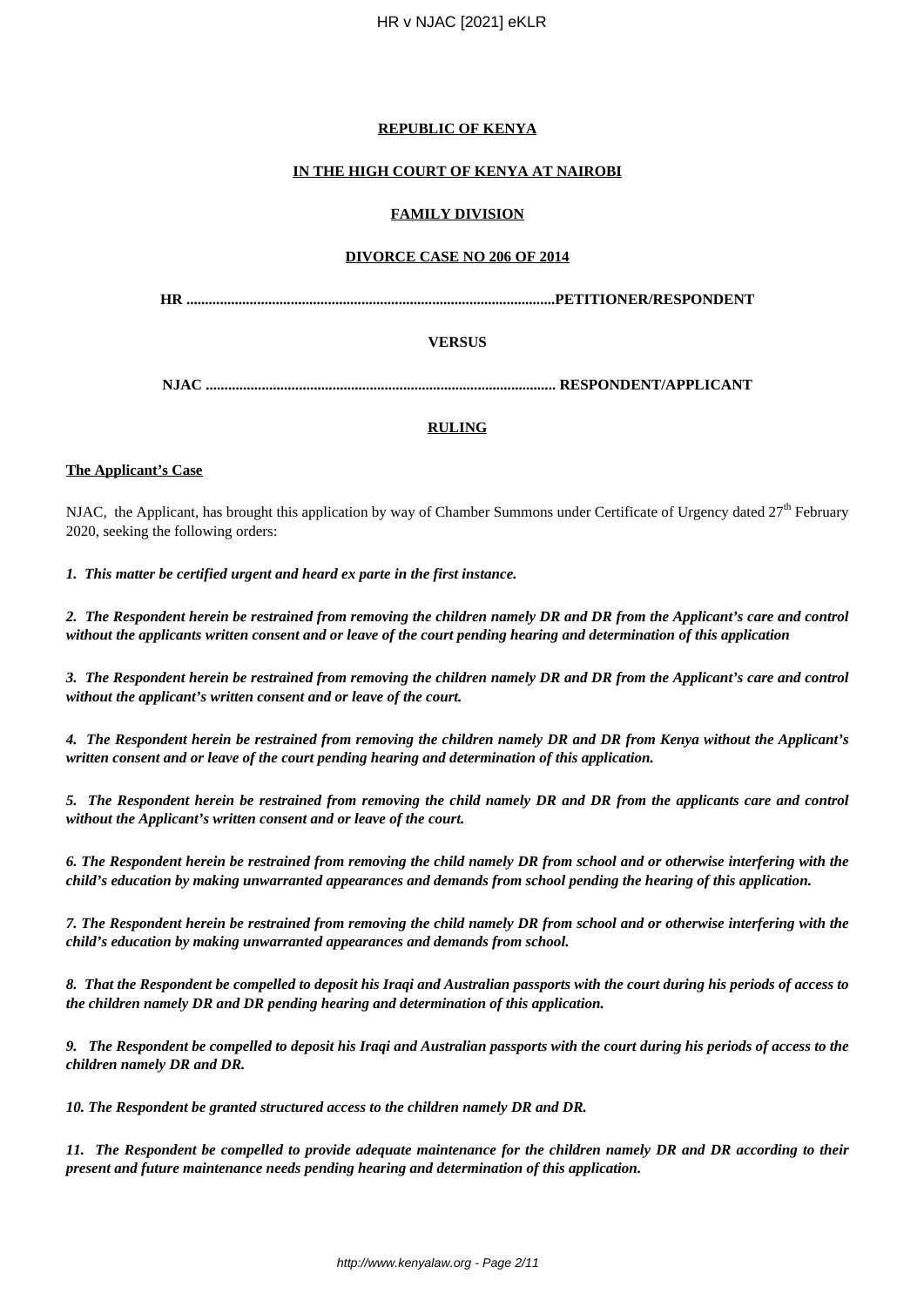*12. The Respondent be compelled to provide adequate maintenance for the children namely DR and DR according to their present and future maintenance needs.*

*13. The Respondent be compelled to reimburse the Applicant for maintenance expense incurred for the children DR and DR from November, 2018 to date at the rate of \$3100 per month pending the hearing and determination of the suit.*

*14. This honourable court be pleased to make such further or other orders as it may be appropriate in the nest interest of the children.*

#### *15. The costs of this application be provided for.*

This application is based on the grounds that the parties are divorced vide decree absolute dated  $22<sup>nd</sup>$  September 2015 and that the Applicant has had custody of the children while the Respondent has access rights. Further that DR has autism spectrum disorder which he is being treated for but has degenerated since 2018 and is in a catatonic state; that the Respondent abdicated his parental responsibility since November 2018 causing immense pressure on the Applicant who has to provide for the children; that the respondent caused disturbance at (place withheld) where DR was in school and continues to make random disruptive appearances at(place withheld) where the child is currently enrolled. Additionally that the Respondent is an Iraqi/Australian national who resides in Iraq and Turkey and came to the country without prior information and went to DR's School causing disturbance and that the Applicant believes that unless restrained, the Respondent would forcibly take the child out of the jurisdiction. Lastly that the Respondent has been writing vexatious emails to hospitals treating DR without care, actions which go against the best interest of the children.

This application is supported by an affidavit sworn by the Applicant on  $27<sup>th</sup>$  February 2020 and a Supplementary Affidavit sworn on 18<sup>th</sup> September 20120. The Applicant reiterates the grounds in her application and further states that the Respondent used to send a sum of \$3500 towards the children's maintenance on a monthly basis but ceased doing so in November 2018 causing her to incur a sum exceeding Kshs. 3,000,000/- towards DR's medical needs and fees. She also states that she is unable to work as she is a fulltime care giver for DR who cannot cater for himself. In the supplementary Affidavit she stated that their older son DR is 14 years 7 months and suffers from Autism spectrum disorder (ASD) which he's been treated of from 4 years old and that in November of 2018, he entered a catatonic regression deteriorating functions causing difficulty in voluntary movements increasing and he requires constant assistance from her (his full time care giver) and physiotherapy. She avers that her current husband helps her with DR's expenses.

HR, the Respondent, filed a Replying Affidavit sworn on  $8<sup>th</sup>$  March 2021 deposing that he is the biological father to DR and DR and that at the time of their birth he and the Applicant lived in Dubai; that the Applicant moved to Kenya with the children in 2012; that in 2014 he petitioned for divorce which was granted and that he only agreed to the Applicant having physical custody of the children because they were young at the time. He states that the Applicant refused him access to the children without supervision and would not allow him to take the children to his house; that after finalization of their divorce he was denied access to the children unless under strict timeliness and that he could not make decisions regarding the children. He avers that he has a strong bond with his children despite the Applicant acting like she has sole custody and making decisions on the children unilaterally without informing him; that the Applicant has denied access to school and medical records of the children. He states that he was surprised when he was asked to pay fees for DR at (place withheld) despite being excluded as the child's father in the school records and that the Applicant sidelines him as a parent but asks for payments after decisions have already been made. He avers that on  $2<sup>nd</sup>$ November 2018, he demanded to fully participate in the children's upbringing but the Applicant refused but she sends bills promptly when there is urgent need causing him stress and panic due to tight timelines. The Respondent denies that he comes to the country without prior knowledge of the Applicant. He states that he communicated to the Applicant through his lawyers and requested for meaningful modalities of access to his children but was informed that he could only see the children in the Applicant's matrimonial home which was not conducive or acceptable to him as the Applicant constantly interrupts them. He states that he too has legal custody of the children and that he has no intention of depriving the Applicant physical custody of the children. Further, he states that surrendering his passport upon arrival in Kenya would not be practical as he uses them for identification when in Kenya. Also that he plans on coming to Kenya at least three to four times a year so that he can re-bond with the children.

Additionally he avers that that he is ready to cater for DR's medical needs and that with time he can take the children out of the country to visit their paternal family and return them in accordance with court orders. He states that he is not averse to contributing towards child maintenance and upkeep but the same should be fair and that he ought to be included in decision making. He denies that he doesn't contribute towards the children's maintenance and further states that there is no consent or court order for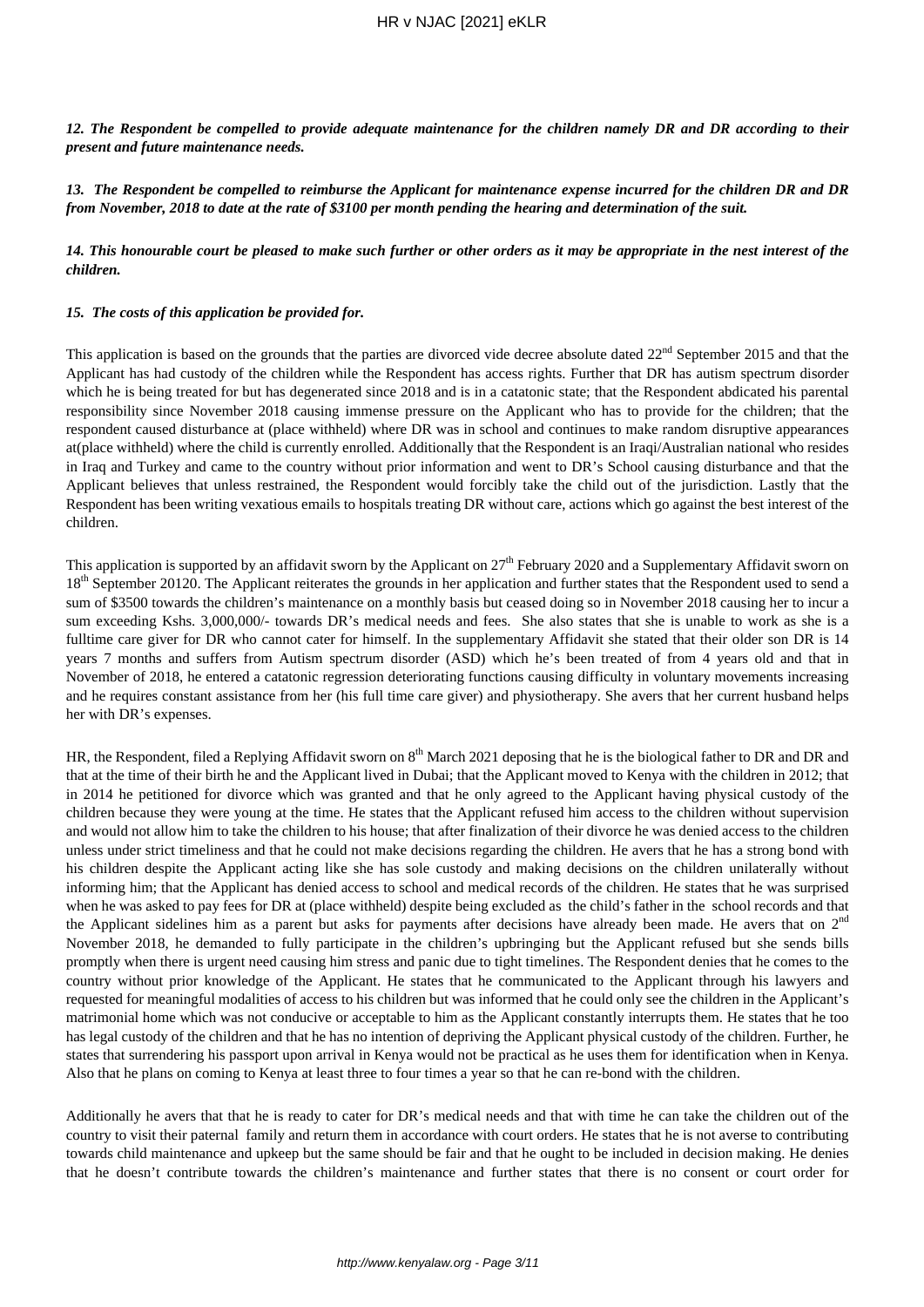maintenance thus the Applicant cannot claim reimbursement of monies she claims she has spent on maintain the child.

The Applicant filed a Further Affidavit sworn on  $10^{th}$  March 2021 where she states that they agreed to co-parent in the best interest of the children and that the Respondent would cover children's expenses but he abdicated and DR had to transfer to a cheaper school. She denies that she moved DR from (place withheld) due to misunderstanding between them and without informing the Respondent. She also denies refusing the Respondent access to the children and states that he even took them to Diani and Dubai. She agreed that the Respondent demanded that they co-parent but went ahead to state that he would not provide financially unless the said agreement was signed. She avers that she informs the Respondent of all the children's needs promptly without delay and as they arose and the Respondent makes excuses as to why he cannot foot the bills. She states that the Respondent has had access to DR since November 2020 and that she did not ambush him with an emergency medical bill as it was for an emergency that had just arisen. She avers that because the Respondent travels a few times to see the children, his access to the children should be supervised especially due to DR's condition as he doesn't know how to handle his needs and she has hired a nurse to help with the care. She further states that it made sense for the Respondent to visit the children at home because of Covid 19 and that she and her husband have never interfered with this access to the children. Additionally that she is hesitant of the Respondent taking the children out of the country as he has threatened to take the children to live with them in a war torn court which is not in the best interest of the children.

### **Submissions**

This court directed that the Chamber Summons be disposed of by way of written submissions. Parties have filed their submissions. The Applicant's Submissions are dated  $3^{rd}$  June 2021. In her submissions, she has identifies four issues for determination as follows:-

*i. Should the respondent have structured access and should the Respondent be compelled to deposit his passports with the courts during periods of access"*

#### *ii. Should the respondent be compelled to provide maintenance for the children"*

*iii. Should the Respondent be compelled to reimburse the Applicant for maintenance expenses incurred for the children from November 2018 to date"*

#### *iv. Who should bear the costs for the Application"*

On the first issue she has submitted that she has physical custody of the children and that she and the Respondent had agreed to coparent; that she has never denied him access to the children when he visits; that the Respondent should have structured access because he visits Kenya 2 or 3 times a year and is not part of the children's daily routine nor is he privy to DR's needs; that modalities are important to avoid distracting DR's learning and for his safety and also that removing the children from Kenya would be detrimental as DR requires constant care by someone who understands his condition to avoid further regression.

She submitted further that she is not denying the Respondent an opportunity to bond with his children but only wishes for there to be schedules for the same and that due to the Corona Virus pandemic it is prudent that the visits be at home as both children have compromised immune system and that the Respondent is not contesting structured access and thus court should grant the same and set up a system for gradual access and proper communication prior to visit to allow proper preparation by Applicant and rebuilding of trust. She relied on section 4(2) of the Children Act to support her case.

Additionally she submitted that the Respondent should deposit his passport with the courts or as the court may direct to ensure he does not leave the country with the children and that he can use a copy of his passport as identification.

On the  $2<sup>nd</sup>$  issue she relied on Section 98 of the Children Act which provides that:

*A court shall have power to make an order and to give directions regarding any aspect of the maintenance of a child, including but not limited to, matters relating to the provision of education, medical care, housing and clothing for the child; and in this behalf may make an order for financial provisions for the child.*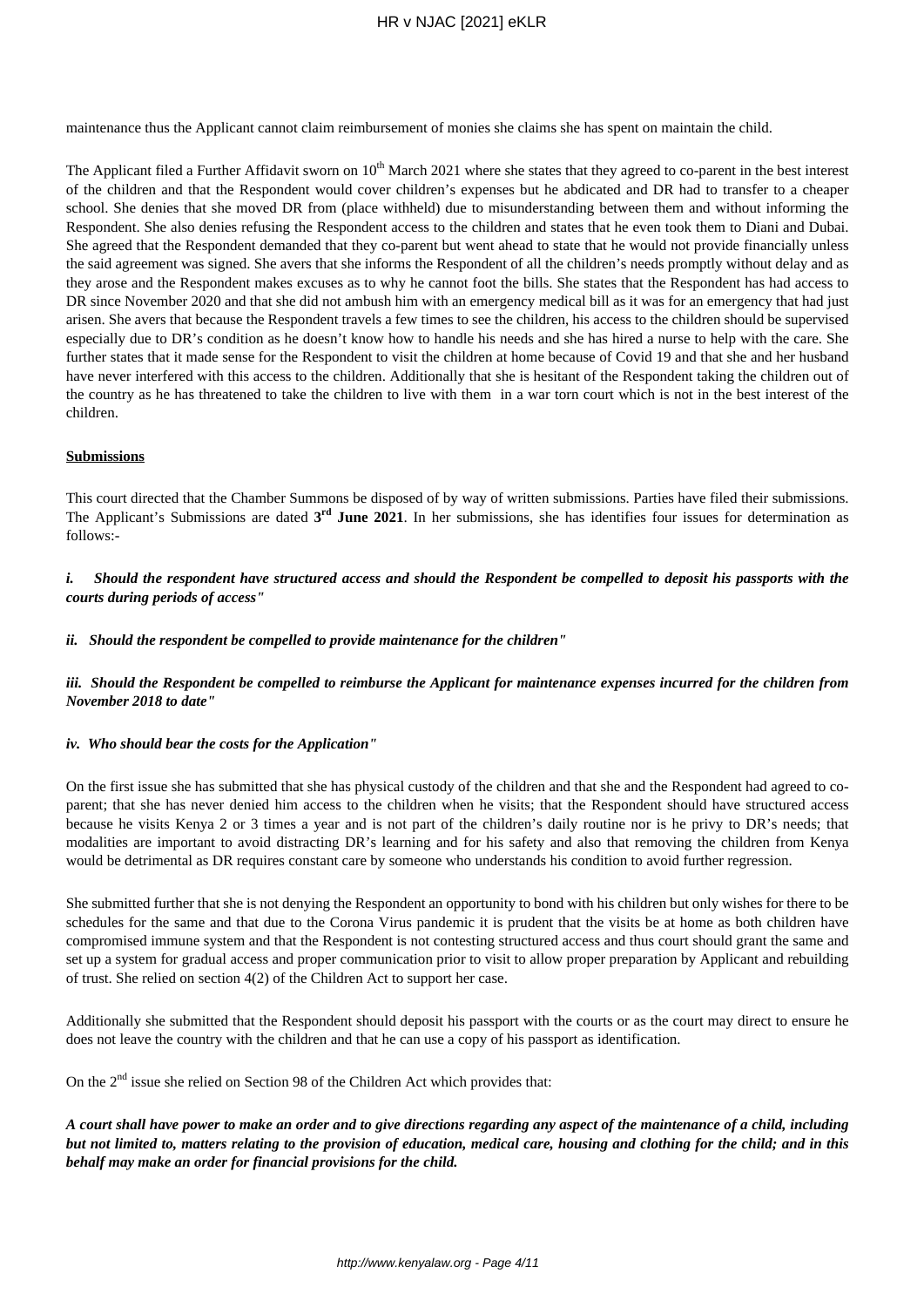# HR v NJAC [2021] eKLR

She submitted that the Respondent does not contest not having provided maintenance for the children since November 2018 yet he has had access to them when in the country. She submitted that she is unemployed due to DR's needs for round the clock care and thus has no income and has to rely on her husband for the children's care yet the biological father is a man of means. She relied on section 94 (1) Children Act which provides that:

*The Court may order financial provision to be made by a parent for a child including a child of the other parent who has been accepted as a child of them family and in deciding to make such an order the court shall have regard to the circumstances of the case and without prejudice to the generality of the foregoing, shall be guided by the following considerations—*

*(a) The income or earning capacity, property and other financial resources which the parties or any other person in whose favour the court proposes to make an order, have or are likely to have in the foreseeable future;*

*(b) the financial needs, obligations, or responsibilities which each party has or is likely to have in the foreseeable future;*

*(c) the financial needs of the child and the child's current circumstances;*

*(d) the income or earning capacity, if any, property and other financial resources of the child;*

*(e) any physical or mental disabilities, illness or medical condition of the child;*

*(f) the manner in which the child is being or was expected to be educated or trained;*

*(g) the circumstances of any of the child's siblings;*

*(h) the customs, practices and religion of the parties and the child;*

It is her submission that the Respondent doesn't deny being a man of means and is capable of providing maintenance for the children. She also relied on the case **of C.I.N Vs. J.N.N (2014) eKLR** where the court held that:

*" It will not do for the respondent to say that she has an uncertain source of income and therefore the responsibility of maintaining the children should only be borne by the Appellant. The respondent must establish to the satisfaction of the court that she has also made effort to provide for upkeep of the children. The above constitutional requirement is a game changer. Parties seeking the intervention of the children's court to secure maintenance for the upkeep of the child or children must also indicate what support they are making toward the child or children. This is because both the mother and the father have equal responsibility towards the upbringing of the child or children. Of course in making such orders of maintenance the children's court must take into consideration the unique aspect of parenting that nature has endorsed on the mother of the child. This includes the role that the mother plays in nursing and nurturing a child or children of young and tender years. This function does not accrue naturally to fathers"*

On the  $3<sup>rd</sup>$  issue she submitted that that it is true there was no written agreement for maintenance between her and the Respondent and neither is there a court order but the Respondent had been sending \$3500 towards the children's upkeep a sum they agreed to after the divorce. Further that the Respondent stopped sending money without warning and has not done so since then thus failing to provide maintenance for his children. She relies on section 91 Children Act that provides that:

*Any parent, guardian or custodian, of the child, may apply to the court to determine any matter relating to the maintenance of the child and to make an order that a specified person make such periodical or lump sum payment for the maintenance of a child, in this Act referred to as a "maintenance order," as the court may see fit*

Lastly it is her submission that the Respondent should bear the cost of this application.

The Respondent's submissions are dated  $30<sup>th</sup>$  June 2021. In his submissions he has identified 3 issues for determination as follows:

*i. Should both parents be vested with legal custody of their children"*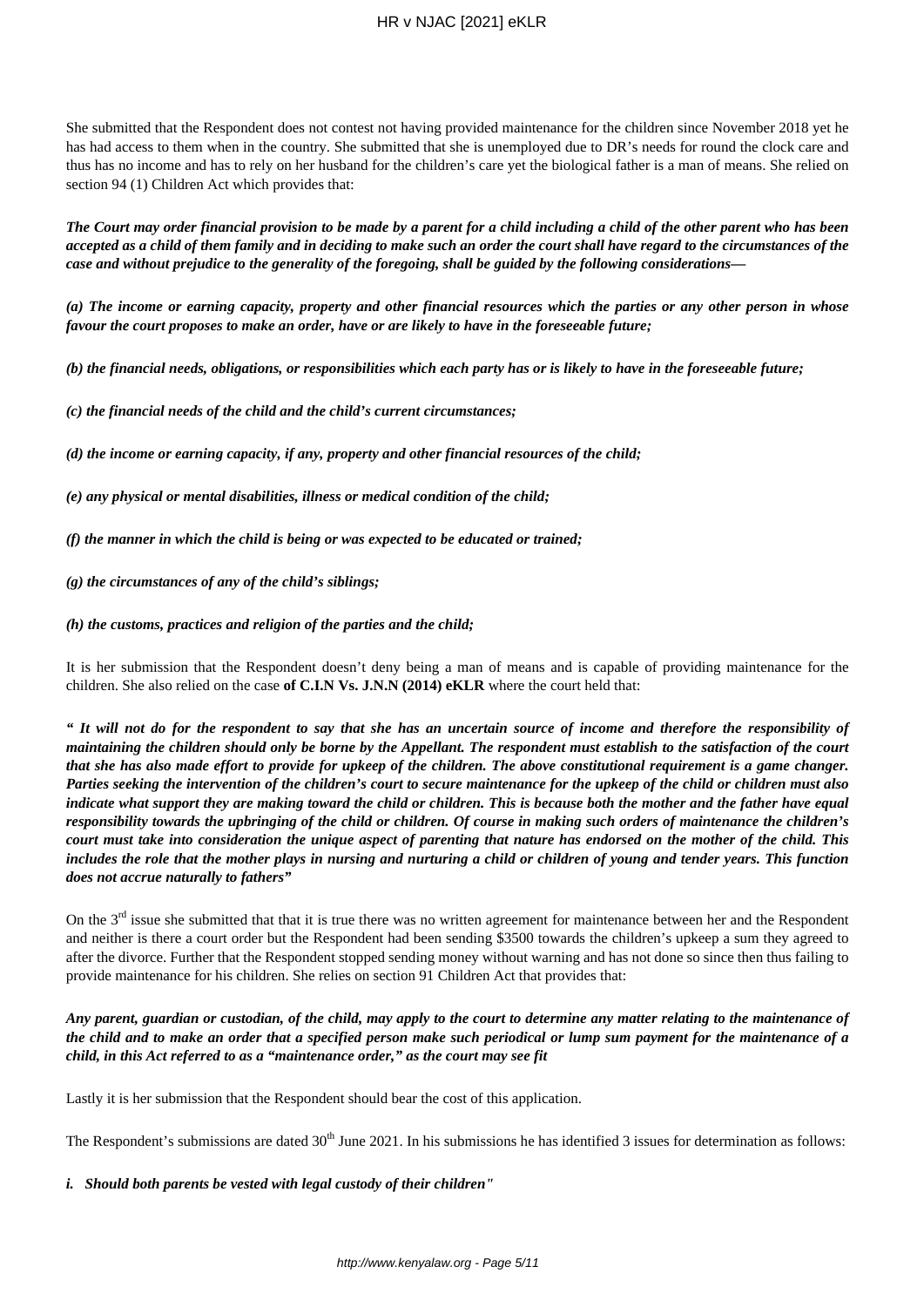# *ii. Should meaningful modalities of access be put in place"*

# *iii. How should the maintenance of the children be handled"*

On the first issue, he submitted that he is the children's biological father and by dint of section 24(1) Children's Act, he has parental responsibility of his children but the Applicant has taken a superior stance over the children and relegated him to a wallet dad only calling when money is needed but otherwise preventing his access to the children. He relied on Section 6 of the Children Act which provides that children be cared for by their parents. He contended that legal custody denotes the right and duty to make decisions as well as safeguard the interests and welfare of the children. He urged the court to accord both parents parental responsibility over their children and also joint legal custody. He relied on the cases of *P.M.W Vs C.M.M (2015) eKLR* where the court held that:

*"In the absence of any adverse conduct of any of the parents of the children of the marriage or any exceptional circumstances that adversely impact the welfare of the children of the marriage…... both parents are entitled to joint legal custody. He also relies on the definition legal custody as per the black's law dictionary that, 'the authority to make significant decisions on a child's behalf including decisions about education, religious training and healthcare. He submits that he is equally entitled to joint legal custody of the children."*

Regarding meaningful access modalities he submitted that the Applicant has tried to frustrate his meeting with his sons and is using DR's condition to alienate him yet he is ready, able and willing to share his love and experiences with his children. He contends that he has never once tried to remove the children from their mother's care and using geographical location as a hamper for access to his children would be discriminatory and would deny the boys love and support of their father. He also submitted that meeting his children at the Applicant's home is not conducive because they do not have any privacy as the Applicant is always in the room and interjects and interrupts them. He stated that he craves a wholesome relationship with his children and the children are entitled to it. He urged the court to grant him access to his children for at least one or two weeks when he is in Kenya.

On the  $3<sup>rd</sup>$  issue he submitted that the details on maintenance were not finalized but he is ready and willing to provide financially provided it is within his means and that he is involved in decision making so that he can give input and confirm affordability of decisions. He also submitted that he is willing to pay for DR's education at (place withheld) as long as he recognizes him as his father and can access the school and recognized as the child's father. He contends that he is ready for mutual consultation and agreement on DR's education but is unwilling to make back payments on schools fees as demanded as he was not consulted when transferring him to (place withheld) but is nevertheless willing to take up payment once he is recognized in the school and not blacklisted. He also submitted that he is willing to cater for DR's medical expenses as long as he is given due recognition as the father and be involved in decision making. Additionally he contends that he should not be made to compensate moneys used yet he was restrained from parental connection with his children.

# **Analysis and Determination**

I have considered this matter. I have also read the Judgment delivered on  $19<sup>th</sup>$  June 2015 granting divorce to the parties herein and issuing orders on custody and maintenance of the two children. I have noted the issues each party has identified for determination. I have condensed the two sets of issues requiring determination which, in my view, are the following:

- *(i) Legal custody of the children.*
- *(ii) Access by the Respondent to the children and the modalities of that access.*
- *(iii) Maintenance of the children.*
- *(iv) Removing children from jurisdiction.*
- *(v) Costs of this Application.*

Given that the issues raised in (i) to (iv) all-inclusive are intertwined, I will discuss them together before pronouncing myself on each in my determination. The law is clear that in all matters and in all decisions touching on children, the paramount consideration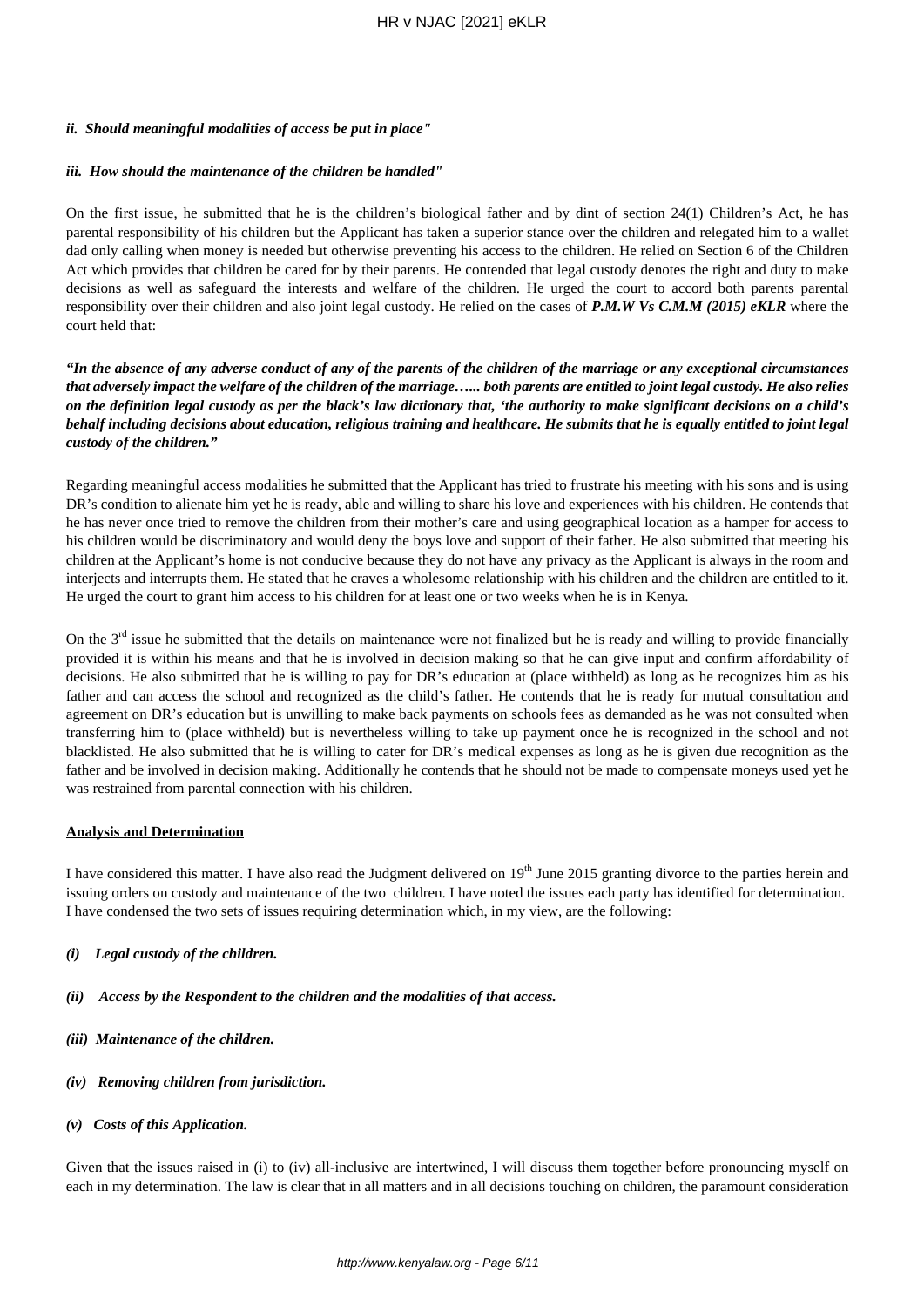is the best interests of the child. Article 53 (2) of the Constitution, Section  $4(2)(3)$  of the Children Act and International Instruments on the rights of children lay emphasis on this. Article 53 of the Constitution, the Supreme Law of the Republic, is loud on this requirement especially under Article 53 (1) (e) which lays emphasis on **the child's right to parental care and protection, which includes equal responsibility of the mother and father to provide for the child, whether they are married to each other or not** *(emphasis added).*

Section 4 (2) of the Children Act is categorical on this issue. For emphasis it provides that:

*4 (2). In all actions concerning children whether undertaken by public or private welfare institutions, courts of law, administrative authorities or legislative bodies, the best interests of the child shall be the primary consideration.*

*(3) All judicial and administrative institutions and all persons acting in the name of these institutions, where they are exercising any powers conferred by this Act, shall treat the interests of the child as the first and paramount consideration to the extent that this is consistent with adopting a course of action calculated to-*

*a. Safeguard and promote the rights and welfare of the child;*

### *b. Conserve and promote the welfare of the child.*

There are numerous precedents on the same point and indeed in this matter both counsel submitted on the impact of the best interest of the child in this matter. In the case **of Bhutt vs. Bhutt HCCC No. 8 of 2014,** the court stated that:

### **"The best interests of a child are superior to rights and wishes of parents, and they incorporate not just the physical comfort of the child but the welfare of the child in its widest sense."**

Divorce generally causes emergence of new and intricate issues especially in regard to children where the divorced parties had children and where they differ on the issues touching on the children. The dynamics in this matter are that the parents of the two children subject of these proceedings are divorced, the mother has remarried another man and the father lives outside the jurisdiction and further that one child has autism and requires specialized handling. The issues raised here all point towards parental responsibility under the circumstances I have mentioned. In determining this matter I take refuge in the fact that I am not reinventing the wheel. The law and judicial pronouncements come to my aid in the form of beautiful legislation and precedents that give guidance on how best to protect the children. The law under the Constitution and the Children Act succinctly sets out parental responsibilities of each parent of a child. Section 23 of the Children Act gives the Definition of parental responsibility as follows; -

*(1) In this Act, "parental responsibility" means all the duties, rights, powers, responsibilities and authority which by law a parent of a child has in relation to the child and the child's property in a manner consistent with the evolving capacities of the child.*

- *(2) The duties referred to in subsection (1) include in particular—*
- *(a) the duty to maintain the child and in particular to provide him with—*
- *(i) adequate diet;*
- *(ii) shelter;*
- *(iii) clothing;*
- *(iv) medical care including immunisation; and*
- *(v) education and guidance;*

Section 24 goes further to apportion that responsibility as follows;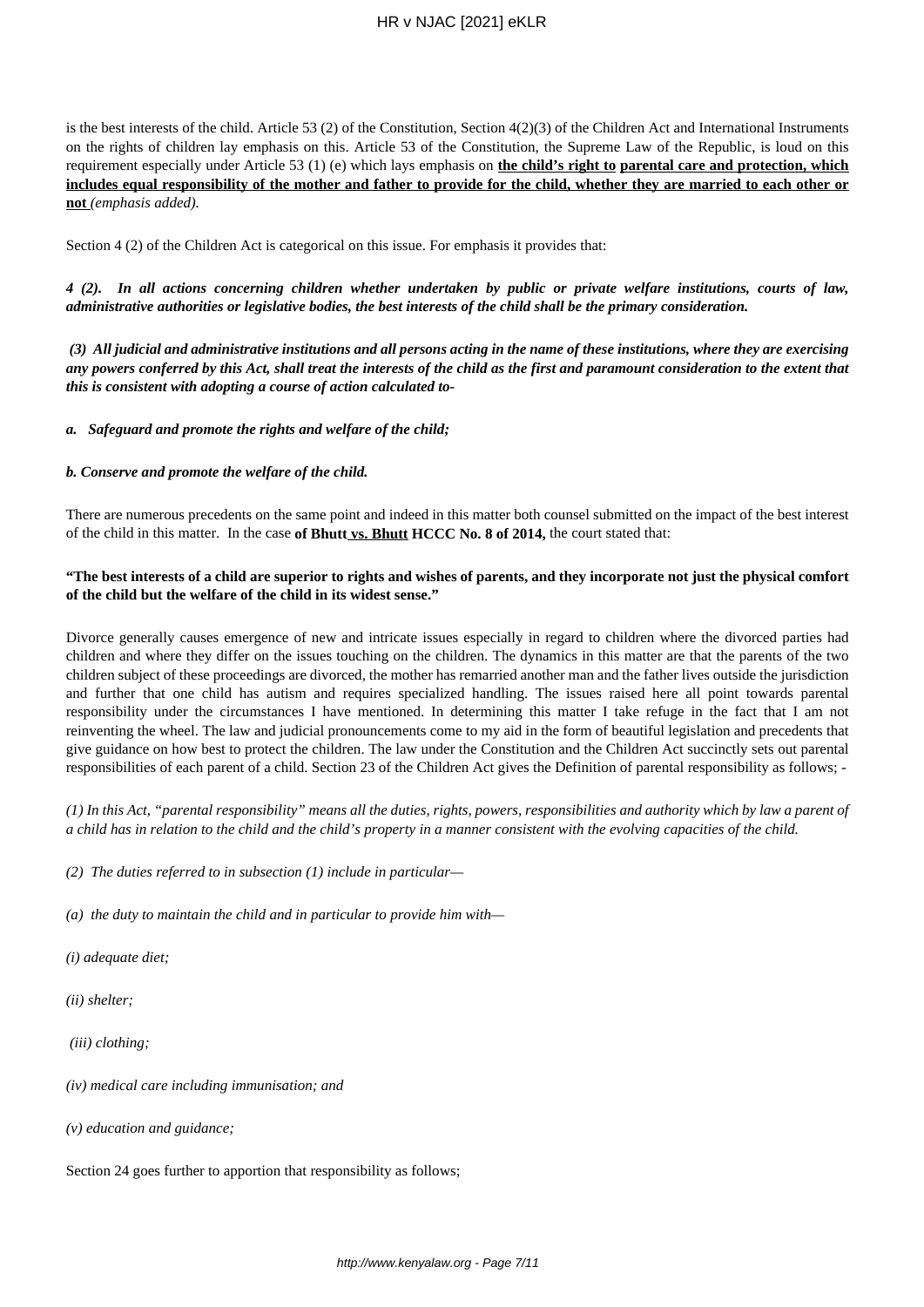# HR v NJAC [2021] eKLR

## *(1) Where a child's father and mother were married to each other at the time of his birth, they shall have parental responsibility for the child and neither the father nor the mother of the child shall have a superior right or claim against the other in exercise of such parental responsibility."*

Regarding Legal Custody, it refers to rights and responsibilities that are conferred on by a custody order. It is the right to make decisions relating to the welfare of the child. The rights included in legal custody are all the duties, rights, powers, responsibilities and authority which a parent has in relation to the child. These include the responsibility to maintain a child and provide them food, shelter, medical care, education, clothing and duty to protect the child from neglect, discrimination and abuse.

**Section 83** of the Children's Act sets out the following principles guiding the court in making a custody order. The court must consider the following:

### *1. The conduct and wishes of the parent or guardian of the child*

### *2. The ascertainable wishes of the relatives of the child*

*3. The ascertainable wishes of any foster parent, or any person who has had actual custody of the child and under whom the child has made his/her home in the last 3 years before the application to the court.*

- *4. The ascertainable wishes of the child.*
- *5. Whether the child has suffered any harm, or is likely to suffer any harm if the order is not made,*
- *6. The customs of the community to which the child belongs.*
- *7. The religious persuasions of the child*

*8. Whether a care order, or a supervision order, or a personal protection order, or an exclusion order has been made in relation to the child concerned and whether or not those orders remain in force.*

*9. The circumstances of any sibling of the child concerned; and of any other children of the home, if any.*

### *10. The best interest of the child.*

It is not lost to me that some of the above wishes or circumstances are not ascertainable at this stage given that this matter was canvassed through written submissions. However, I wish to make it clear that this court has inherent powers and discretion to make orders that take into account the best interest of the child. When it becomes necessary for the orders of this court to further the best interest of the children in this matter and to protect them, this court will not shy away from taking that extra mile to ensure that this is achieved.

From my reading of the Judgment of this court, differently constituted, delivered on  $19<sup>th</sup>$  June 2015, it is clear to me that there is no dispute regarding the physical custody of the children. The orders of this court contained in that Judgment granted physical custody to the Applicant who was the Respondent in the Divorce proceedings. The father, Respondent herein, was granted access rights but the order for access did not address the dynamics of the circumstances of this case. Maintenance was not specified with the court stating that maintenance of the children may be canvassed upon each party filing affidavits of means. This is a live issue. I hasten to add that both parties are in agreement that the Applicant maintains physical custody of the children. The parties also agree that they should both have parental responsibility over their children. It is clear to me that the issue of legal custody of the two children remains unresolved.

There is mention that both parties came to an understanding and agreed that in as much as the children remain with their mother their father would have legal custody and be involved in the children's lives. It is evident to me after reading the rival submissions that both parents are still squabbling over the issue of access, legal custody and maintenance of the two children. Parental responsibility is premised on Article 53 (e) of the Constitution of Kenya, which accords all children the right to parental care and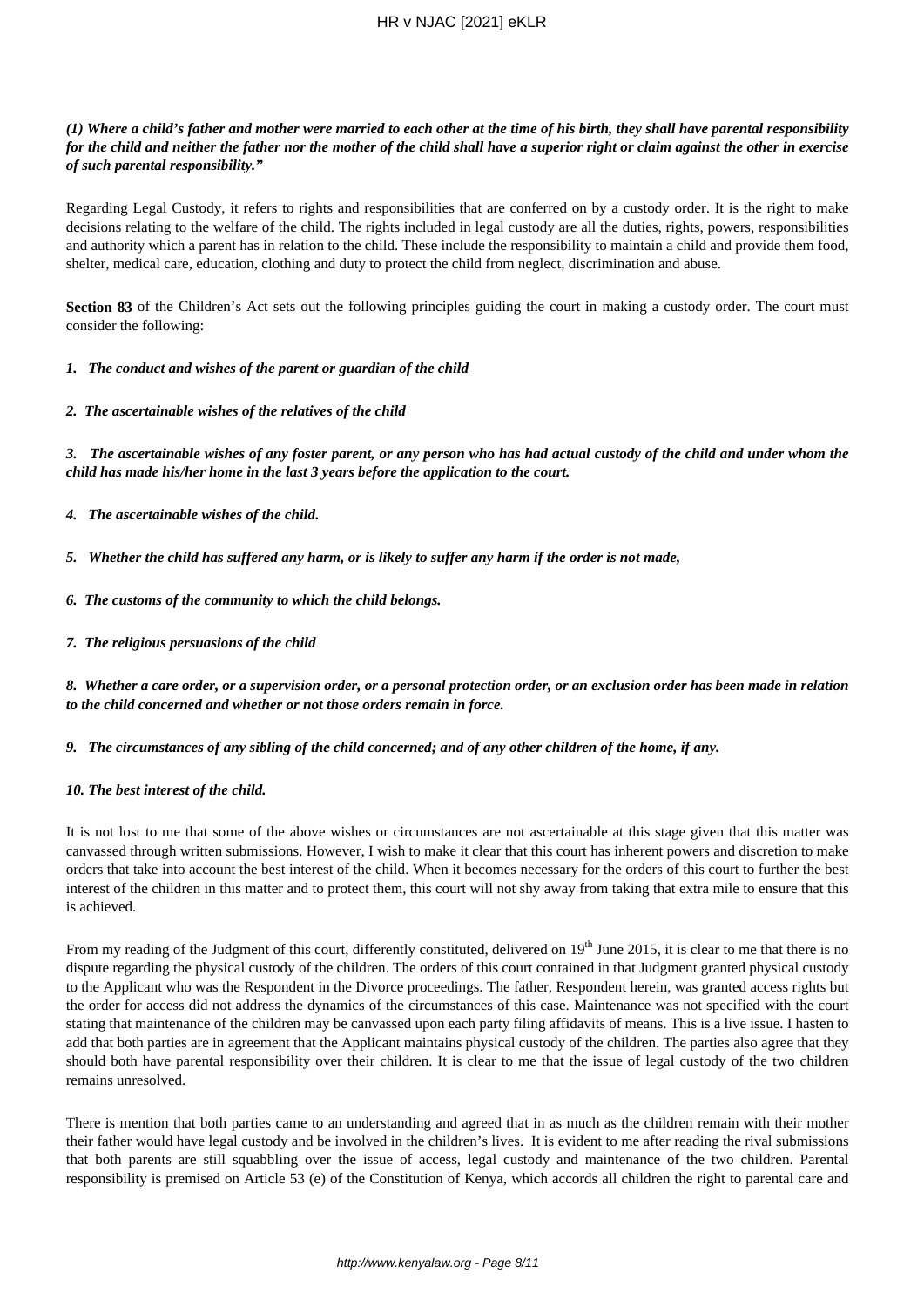# HR v NJAC [2021] eKLR

protection which includes equal responsibility of the mother and father whether married or not. Taking into consideration the unique needs of one of the children due to autism, it is important that this court consider his welfare. Seeing that there are no exceptional circumstances warranting exclusion of the Respondent from the children's lives, it is important that the children have care and protection of both parents bearing in mind the special needs of the child affected by autism. In my view it is prudent to grant, which I hereby do, legal custody of both children to the two parents. The two children's welfare remains with both biological parents of the two children and it is in the best interests of the two children herein that both the Applicant and the Respondent have legal custody of the children.

On the issue on maintenance, this court recognizes that maintenance is an aspect of parental care and is the responsibility of both parents of a child. Section 94(1) of the Children Act stipulates the considerations by which the Court shall be guided when making an order for financial provision for the maintenance of a child as follows:

*(a) The income or earning capacity, property and other financial resources which the parties or any other person in whose favour the court proposes to make an order, have or are likely to have in the foreseeable future;*

*(b) the financial needs, obligations, or responsibilities which each party has or is likely to have in the foreseeable future;*

- *(c) the financial needs of the child and the child's current circumstances;*
- *(d) the income or earning capacity, if any, property and other financial resources of the child;*
- *(e) any physical or mental disabilities, illness or medical condition of the child;*
- *(f) the manner in which the child is being or was expected to be educated or trained;*
- *(g) the circumstances of any of the child's siblings;*
- *(h) the customs, practices and religion of the parties and the child.*

Bearing in mind that the best interests of the child are of paramount importance in every matter concerning a child, it is my view that a clear maintenance order will be one which encompasses the duties and responsibilities of the parents, and the rights of the child, putting at the center of it all the best interests of the child.

It is the constitutional duty of both parents to provide maintenance for their children. In the present case, the Applicant submitted that the Respondent stopped providing maintenance in November of 2018 and she has been struggling to provide for them with the help of her current husband. The Respondent on the other hand did not dispute this contention but submitted that he would be willing to provide for the children as long as he would be allowed to have legal custody of the children un curtailed. As mentioned above in matters concerning children, the rights of the parents are secondary to those of the children.

The Applicant filed an affidavit of mean where she claimed to be struggling as she is unemployed due to round the clock care she gives her child. She pegged monthly expenditure in relation to the children at Kshs 408,222/- . the Respondent however did not file an affidavit of means. That notwithstanding, both parties agree that the Respondent used to provide \$3500 for maintenance but stopped in November of 2018. This court can therefore deduce that the Respondent is a man of means and based on their children's lifestyle he tried to maintain their level of comfort by remitting said amount. Further, through the Respondents submissions it is clear he only stopped proving said maintenance as he felt he was not allowed proper access to the children. As stated above, the Respondents grievances against the Applicant are a non-issue in this children's matter therefore the Respondent should forthwith provide maintenance for the children based on their needs. As far as housing goes, the children live in the Applicants matrimonial home as she has physical custody. This arrangement should be maintained and should not be disturbed unless the court is successfully moved to make such an order. Further it is my view that the Applicant provides housing and food while the Respondent caters for school and medical expenses. To this extent, the Applicant is directed by this court to remove any restrictions she may have placed in the schools where the children attend to allow school visitation of the Respondent with prior notice to the Applicant and the school. To that end the school authorities shall be notified that the Respondent is authorized to visit the children in school but on prior notice but is not authorized to remove the two children or any of them from school unless a court of competent jurisdiction has ordered so or the Applicant has given written consent to such arrangement and such visitation does not adversely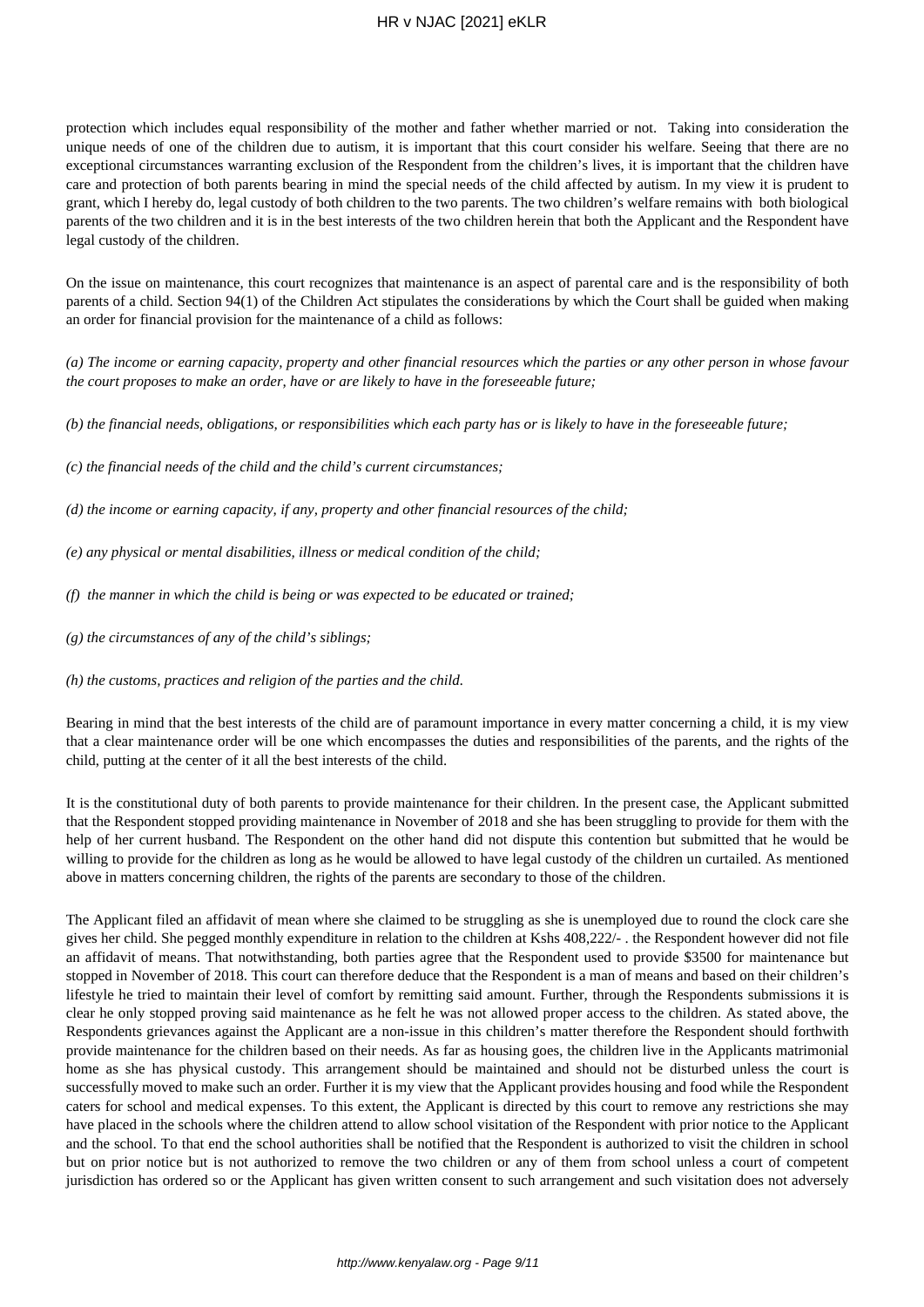affect the child's attendance to class or school activities. The Applicant is further ordered to include the Respondent's name as the father of the children in the school records.

Regarding refund to the Applicant of the maintenance of the children from November 2018 to present, it is my considered view that both parties have parental responsibility towards their children. In the absence of one party providing for the children, the other party ought to step in and ensure the children's rights are protected. As noted, the order for maintenance was not specific on what each party should provide in this regard. I see no need to grant an order for refund of the money allegedly used by the Applicant in maintaining the children.

The issue on access to the children is a delicate one and ought to be handled as such. The starting point for this court is that it is in the children's best interests to have both parents in their lives. To my mind, the child's best interests is not just about money, but about the complete welfare of the child: the child's feelings, his or her needs, the capacity of the parents or any other person to provide child's needs etc. This court does not have evidence regarding where the Respondent lives when he in Nairobi visiting. For instance, does he have a home in Nairobi" Where does he live" Does he have workers who can assist with taking care of the children, cooking and cleaning for them" Does he have rooms where each child can have their space" Is he able to accommodate the autistic child and his care giver" These are the questions that the court ought to get answers to and satisfy itself before it can grant the prayer for access of the children especially for an overnight stay with the Respondent. However this does not mean that the Respondent is denied access. Care must however be taken to ensure that the children are comfortable and their rights protected. It is my view that it does not give the Respondent a conducive atmosphere to be with his children and bond with them in their stepfather's home. For this reason I will, for now subject to review, allow the Respondent day access to the children within Nairobi from 10.00am, pick-up time, to 4.00pm, drop-off time, two days a week Saturdays and Sundays during school terms and any day of the week during holidays as may be agreed upon between the Applicant and the Respondent when the Respondent is within the Country. When it becomes necessary to have the care giver present during those visits for the autistic child, then the caregiver should accompany the child. The Applicant and the Respondent are cautioned that they should not hamper the smooth running of this order and should facilitate this structured access without difficulty. This order can be reviewed when the circumstances change. The prayer to take the children outside the jurisdiction of Kenya is denied for now. The Respondent is also cautioned that he should not make surprise visits to pick the children but should communicate his presence in the country in advance.

Further to the above orders, the prayer to confiscate the Respondent's passports is denied. The Respondent is also denied the prayer to take the children outside Jurisdiction. The children's travel documents should be kept away by the Applicant. This court further directs that the Director of Immigration be served with this order to the effect that the Respondent is not authorized to take the two children out of the country without orders of a court of competent jurisdiction or consent of the Applicant.

In conclusion, the prayers sought in this application are not allowed as sought. Instead I issue the following orders:

1. Legal custody is awarded to both parents in the manner explained in this judgment.

2. Maintenance is granted to be provided by both parents as follows: (a) The Applicant shall provide housing, food and other incidentals as may be necessary; (b) The Respondent shall pay school fees and school related expenses, medical cover, and continue to paying \$3500 as he was doing earlier (it is not specified whether per month or annually. The same arrangement shall continue).

3. The Respondent is granted access to the children in the manner best explained in the judgment with visitation in school as explained above.

4. Prayer to have the Respondent deposit his passports in court is denied.

5. Prayer to take children outside the jurisdiction is denied. This is more explained in the judgment.

Orders shall issue and each party is at liberty to apply.

# **Dated, signed and delivered this 29th July 2021.**

### **S. N. MUTUKU**